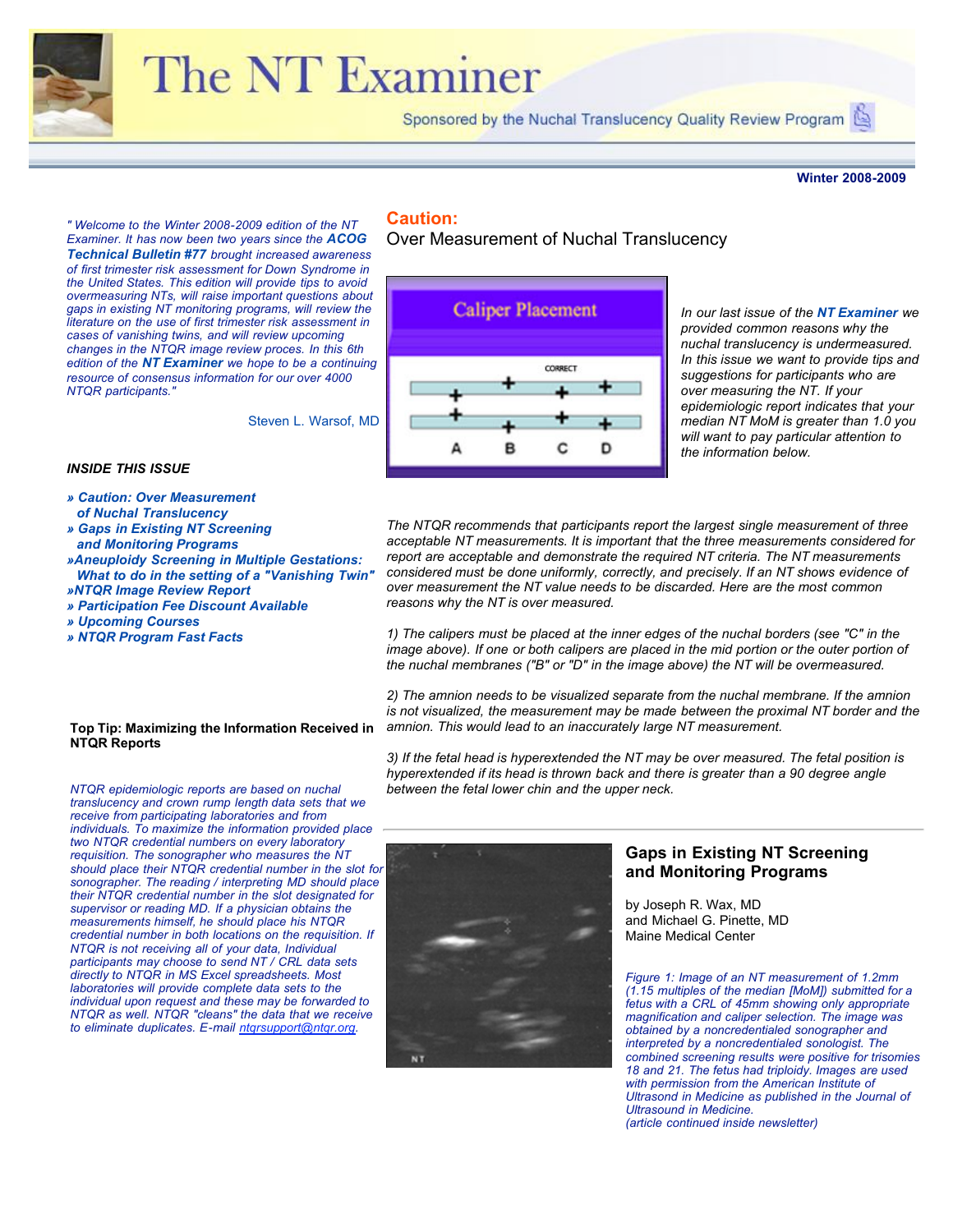

#### **Aneuploidy screening in multiple gestations: What to do in the setting of a "vanishing twin"**

By Karin Fuchs, MD and Mary D'Alton, MD Columbia University

A significant proportion of twin gestations will experience a demise of one fetus before first trimester screening is performed. What impact does an early fetal demise have on the concentration of first trimester analytes used in aneuploidy screening and what is the best way to offer aneuploidy screening in cases complicated by a "vanishing twin"??

Although there is a modest amount of literature on the effect of multifetal reduction and fetal demise on the concentrations of second trimester analytes such as AFP (Lynch, 1993), there are only two papers formally addressing the impact of spontaneous fetal loss on concentrations of first-trimester serum analytes. In 2006, Chasen et al published a study looking at the impact of spontaneous fetal loss in multifetal pregnancy on first-trimester maternal serum biochemistry. Although Chasen et al demonstrated an effect of spontaneous reduction on concentrations of first-trimester analytes, the impact of these changes on Down syndrome (DS) risk assessment was not reported.

More recently, Gjerris et al published a report on the effect of a "vanishing twin" on first-trimester biochemical markers in pregnancies conceived by assisted reproductive technology (ART). These authors further analyzed their data according to those patients with an early "vanishing twin" (defined as those occurring prior to 9 weeks) and those with a late "vanishing twin" (defined as fetal loss occurring between 9 weeks and when NT measurement was performed). Although both papers noted trends toward increased mean MoM concentrations of PAPP-A and free beta hCG among patients with a "vanishing twin" especially within the first four weeks of the loss, there was no significant difference detected between serum markers concentrations in patients with early losses and those with singleton pregnancies. Also, there was insufficient power to make any final conclusions.

Although an elevation in free beta hCG may theoretically increase the estimated risk of DS, simultaneous elevations of PAPP-A would be expected to reciprocally reduce the estimated risk of DS. Though DS risk assessment may not be substantially affected while both PAPP-A and free beta hCG are elevated in the 4 weeks following spontaneous reduction, the persistent elevation of PAPP-A may lead to underestimation of DS risk even if first trimester serum screening is performed more than 4 weeks after a spontaneous reduction. The authors concluded that although first trimester serum screening can be performed in women with an early "vanishing twin", combined first trimester screening was unlikely to provide a precise estimate of DS risk especially when the loss was within four weeks of the screening.

Given the potential impact of altered analyte concentrations on DS risk assessment, the data of both Chasen and Gjerris suggest that it may be reasonable to still offer first trimester serum screening in cases of a "vanishing twin" if at least 4 weeks has elapsed since the demise. If firsttrimester serum screening is then performed, the laboratory should be informed of the finding of a "vanishing twin" given their varying policies regarding the processing of specimens with this clinical scenario. Alternatively, because the persistent elevations in PAPP-A reported by Chasen may continue to impact DS risk assessment, it may also be reasonable to forego first trimester serum screening altogether in such cases. As an alternative, these patients should be offered nuchal translucency measurement in the first trimester, followed by maternal serum screening in the second trimester. Further research should be aimed at determining the impact altered serum analyte concentrations have on first-trimester DS risk assessment in cases of a "vanishing twin".

#### REFERENCES

**Chasen St et al. Does a ''vanishing twin'' affect first-trimester biochemistry in Down syndrome risk assessment? Am J Obstet Gynecol 2006; 195: 236–9.** 

**Gjerris AC, et al. The effect of a 'vanishing twin' on biochemical and ultrasound first trimester screening markers for Down's syndrome in pregnancies conceived by assisted reproductive technology. Hum Reprod. E-published 2008 Oct 3.** 

**Lynch L, et al. Maternal serum alpha-fetoprotein and coagulation profiles after multifetal pregnancy reduction. Am J Obstet Gynecol**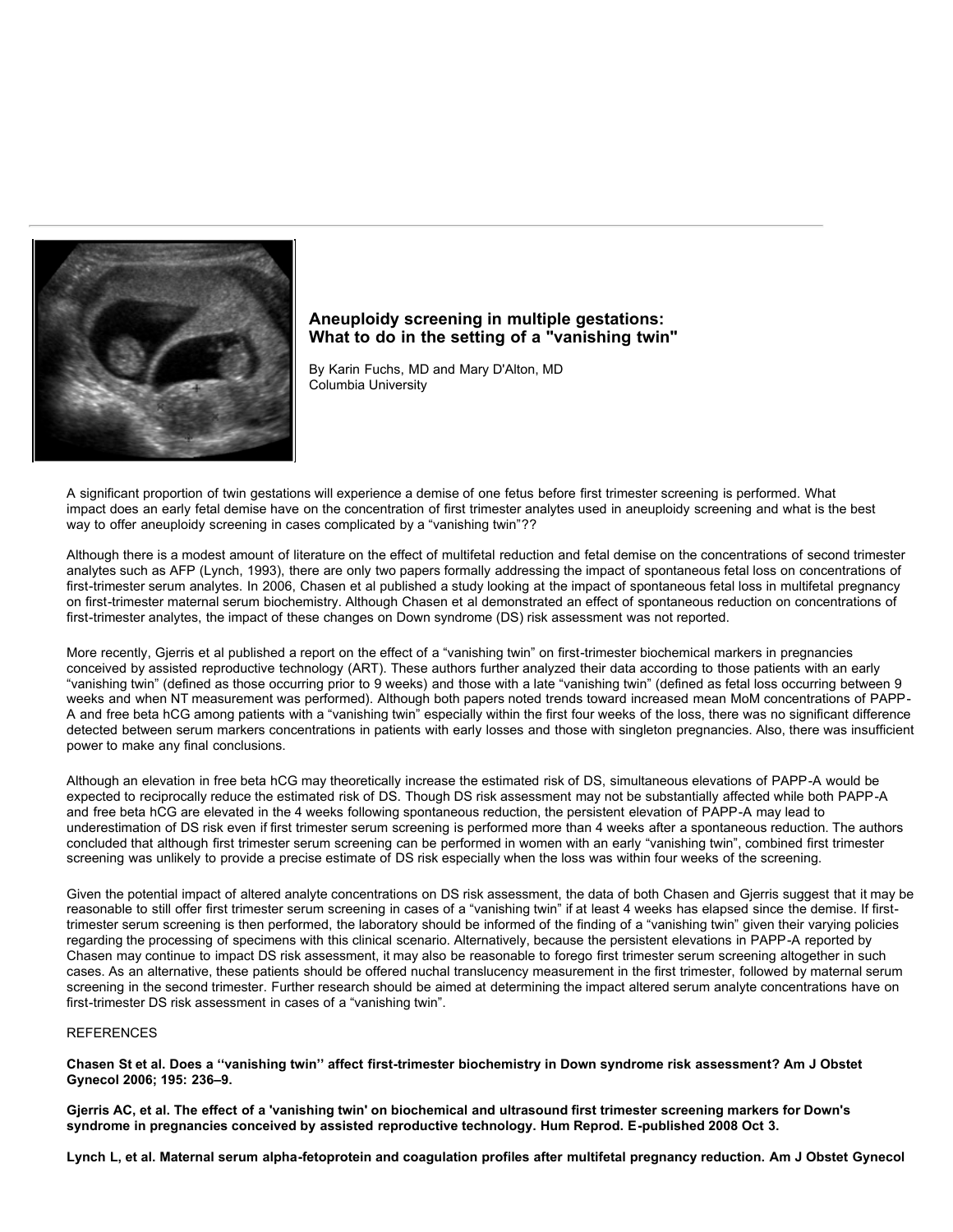#### NTQR Image Review Report



By Beryl Benacerraf, MD Radiologist and Member Nuchal Translucency Oversight Committee NTQR Senior Reviewer

*As part of the reorganization of NTQR and MFMF, I am very pleased to have been appointed chair of the Image Review committee. My task is to re-evaluate the image review process after it has been in place for more than 2+ years, and to consider changes to better address the uniformity of the NT measurement and the review process itself.* 

*The quality review statistics indicate that NTQR site has evaluated 2167 total batches of images, which include 19,006 images from February 9, 2005 to December 12, 2008. The initial pass rate at first review is 65%. Eight days is the average number of days needed to perform the image review of each batch.* 

*Currently, a score of >= 80% on a 9 criterion scoring system is necessary to meet the credentialing criteria. In addition, even if the overall score is 80%*, the batch will fail if the same criterion is not demonstrated in any of the 10 images or one image scores less than 6 of the 9 criteria.

*The review process is also considered educational, since feedback is provided to each practitioner about each image and the practitioner may resubmit up to 2 more batches of 3-5 images if the first set of 10 images fails. Ultimately, a total of 78% of practitioners who first submit images have become credentialed by NTQR to date. Every batch that is failed by the initial review is sent to one of 2 senior reviewers who must agree with the initial review before the practitioner can be notified of failure.*

*As the chair of the Image review committee, I plan to reevaluate the review process and resultant reports. Currently 10 images of 10 different fetuses must be submitted to the review committee. We realize that this may be difficult and time consuming for some to gather this many images; therefore we plan to reduce the initial number to 5. Additionally, there are currently 4 criteria among the 9 that pertain specifically to placement of the calipers on the image, and that are considered crucial to the accuracy of the measurement. Because of the importance of these criteria, we will consider a change in the way an image is scored. All 4 of the criteria that pertain to the caliper placement must be satisfied for an image to pass (and therefore for the batch to pass). This will address more specifically the occasional image that may pass many of the 9 criteria but should fail due to a major flaw in caliper placement. We will also intensify the feedback to those failing regarding exactly where the calipers should have been before they resubmit. This will be done by the reviewers and summarized by the senior reviewer on the result page that goes to the practitioner.*

*We also intend to make it easier for practitioners to contact the senior reviewer with questions, and even be able send an image as a .JPEG for comments before submitting again. This way, practitioners can cut down on failed batches and get needed assistance before resubmitting another set of images. We will also invite practitioners to submit 3 images each year if they want continued feedback and help from our reviewers. This is to be voluntary and used as an aid and is not part of the mandatory remediation process that would start if the practitioner remains off the standard curve repeatedly. Specific pointers can also be given to the practitioner (as a help rather than a warning) before the practitioner embarks into the remediation process.*

*These changes in the image review process will occur in the first half of 2009.*

#### *Gaps in Existing NT Screening and Monitoring Programs (cont. from front page)*

*by Joseph R. Wax, MD and Michael G. Pinette, MD Maine Medical Center*

*Since January 2007, the American College of Obstetricians and Gynecologists recommends universally offering trisomy 21 screening and to include first trimester components when possible.1 The nuchal translucency measurement is an important part of many of these screening protocols. Integrity of NT-based algorithms relies on standardized measurement criteria, sonographer and sonologist credentialing, and ongoing quality monitoring. We recently described gaps in existing NT screening and monitoring programs that are unlikely to detect poor quality NT ultrasound, and proposed additional quality safeguards (Figures 1-3).2 In this article, we summarize our earlier discussion for the NT Examiner.* 

*The first problem was NT imaging failing multiple quality criteria when performed or interpreted by noncredentialed individuals. We recommend that laboratories require documentation of sonographer and sonologist credentialing before accepting and analyzing specimens. Rejected requests should encourage providers to seek NT credentialing and direct them to appropriate resources. Likewise, credentialed clinicians*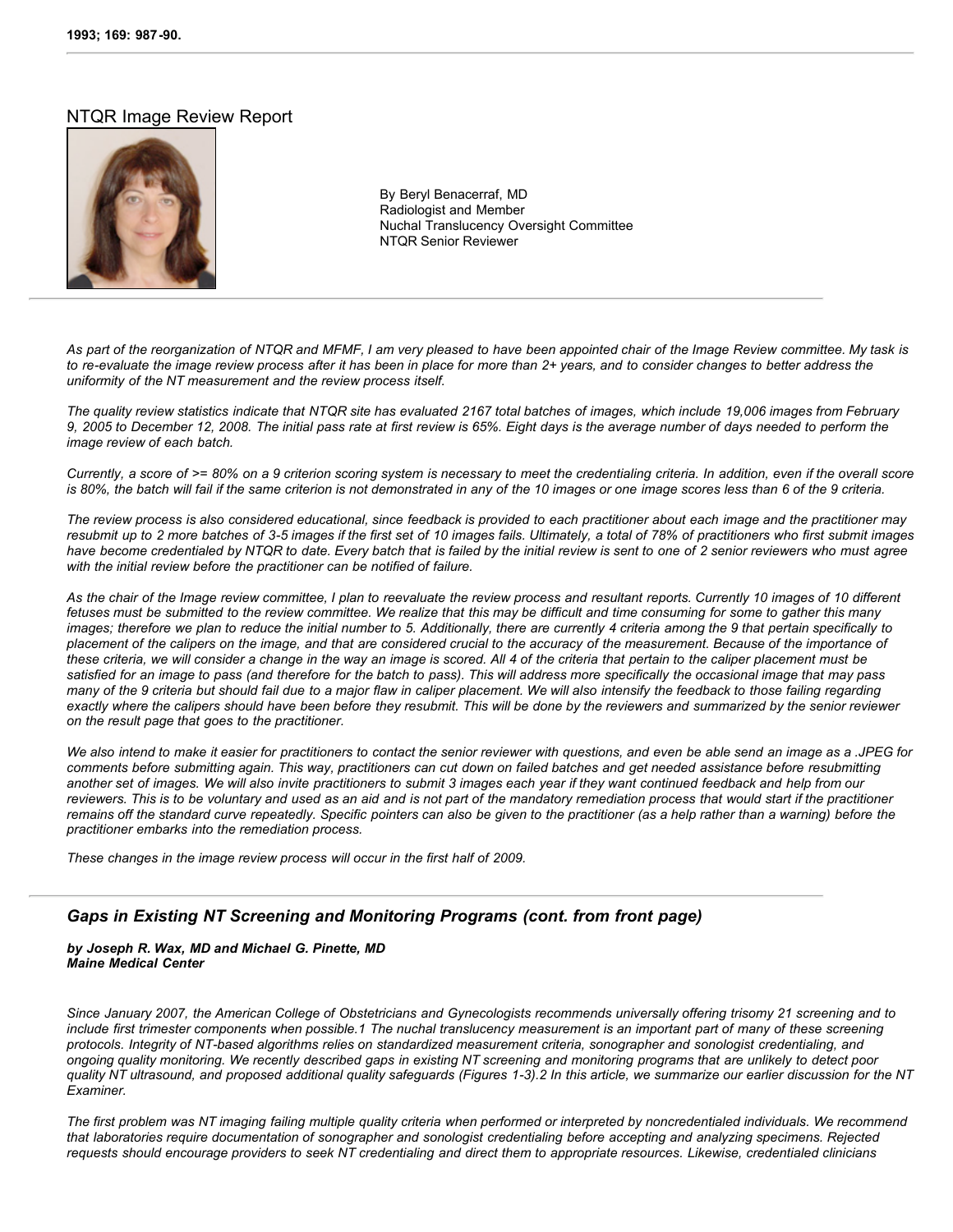*should consider using only laboratories adhering to this approach, since poor quality NT ultrasound will negatively affect population-based aneuploidy detection and screen-positive rates.* 

*Unfortunately, credentialing does not guarantee NT quality excellence. Thus, continuous quality assessment is an integral part of screening programs. We observed technically poor NT and CRL measurements. These inadequate measurements are unlikely to be detected by current epidemiologic monitoring. They are unlikely to be retrospectively identified since, by their nature, they will be associated with screen-negative results in women carrying normal fetuses. However, one should not underestimate the medicolegal risk if a screen-negative woman with a poor quality NT subsequently delivers a child with Down syndrome. Therefore, we recommend that only centers demonstrating excellence in NTbased screening, evidenced by site-specific detection and screen-positive rates, perform NT measurements.* 

*The final issue applies to referral centers asked to provide genetic counseling and prenatal diagnosis to NT-based screen-positive patients when the NT was measured at outside facilities. We opt to provide counseling and, if desired, prenatal diagnosis without reviewing the NT images, but only if obtained and interpreted by credentialed individuals. A disclaimer is included with each report noting that a) counseling and prenatal diagnosis were provided based on results including an outside NT, b) NT measurement requires specialized training, expertise, and ongoing quality monitoring, and c) the NT measurement was not reviewed for quality by our practice.* 

*Alternatively, NT images could be reviewed before counseling. If quality criteria are not met, options include a) obtaining a quality NT for reinterpretation with previous serum values or b) not using the NT, and obtaining a second trimester blood sample for a serum integrated test. Regardless, anxiety following a positive screen, even if associated with a poor quality NT, may lead to a patient requesting invasive prenatal diagnosis, a request we will honor following informed consent.* 

*Our practice proactively started two programs within our referral base attempting to avoid the above issues. The first initiative was to encourage an on-site aneuploidy screening educational program and on-site NT measurement rather than using the off site measurements. The second project permits us to remotely "double read" NT images via a secure internet-based archiving system for community based credentialed sonographers and sonologists. Quality feedback and on-site education round out this pilot program.* 

*Our experiences with NT-based aneuploidy screening identified several shortcomings in current quality monitoring programs. Suggested logical remedies should be easily incorporated into existing quality programs, hopefully preventing or detecting compromised NT quality.* 

#### REFERENCES

**American College of Obstetricians and Gynecologists, Practice Bulletin No. 77. Screening for fetal chromosomal abnormalities. Obstet Gynecol 2007;109:217-228** 

**Wax, JR, Pinette MG. Nuchal translucency quality monitoring --- holes in the safety net. J Ultrasound Med 2008;27:1539-1542.**



*Figure 2: Image of an NT measurement of 1.6 mm (0.99MoM) submitted for a fetus with a CRL of 73 mm showing only appropriate magnification and caliper selection. The image was obtained by a credentialed sonographer and interpreted by a noncredentialed physician. Although the combined screening results were negative, the fetus had trisomy 21. (Used with permission from the American Institute of Ultrasound in Medicine as published in the Journal of Ultrasound in Medicine)*



*Figure 3: Image of an NT measurement of 2 mm (1.34 MoM) submitted for a fetus with a CRL of 64 mm showing only appropriate magnification and caliper selection. The image was obtained by a credentialed sonographer and interpreted by a noncrednetialed physician. The combined screening results were negative, and the fetus had a normal karyotype. (Used with permission from the American Institute of Ultrasound in Medicine as published in the Journal of Ultrasound in Medicine2)*

#### **Participation Fee Discount Available**

The Maternal Fetal Medicine Foundation Board of Directors is pleased to announce a discount plan available for participation fees. Discounts are available for practices with 4 or more NTQR credentialed physicians and a low volume of NT examinations. Low volume is defined as less than 1000 NT exams within the practice the first year and less than 600 NT exams in subsequent years. The sole purpose of the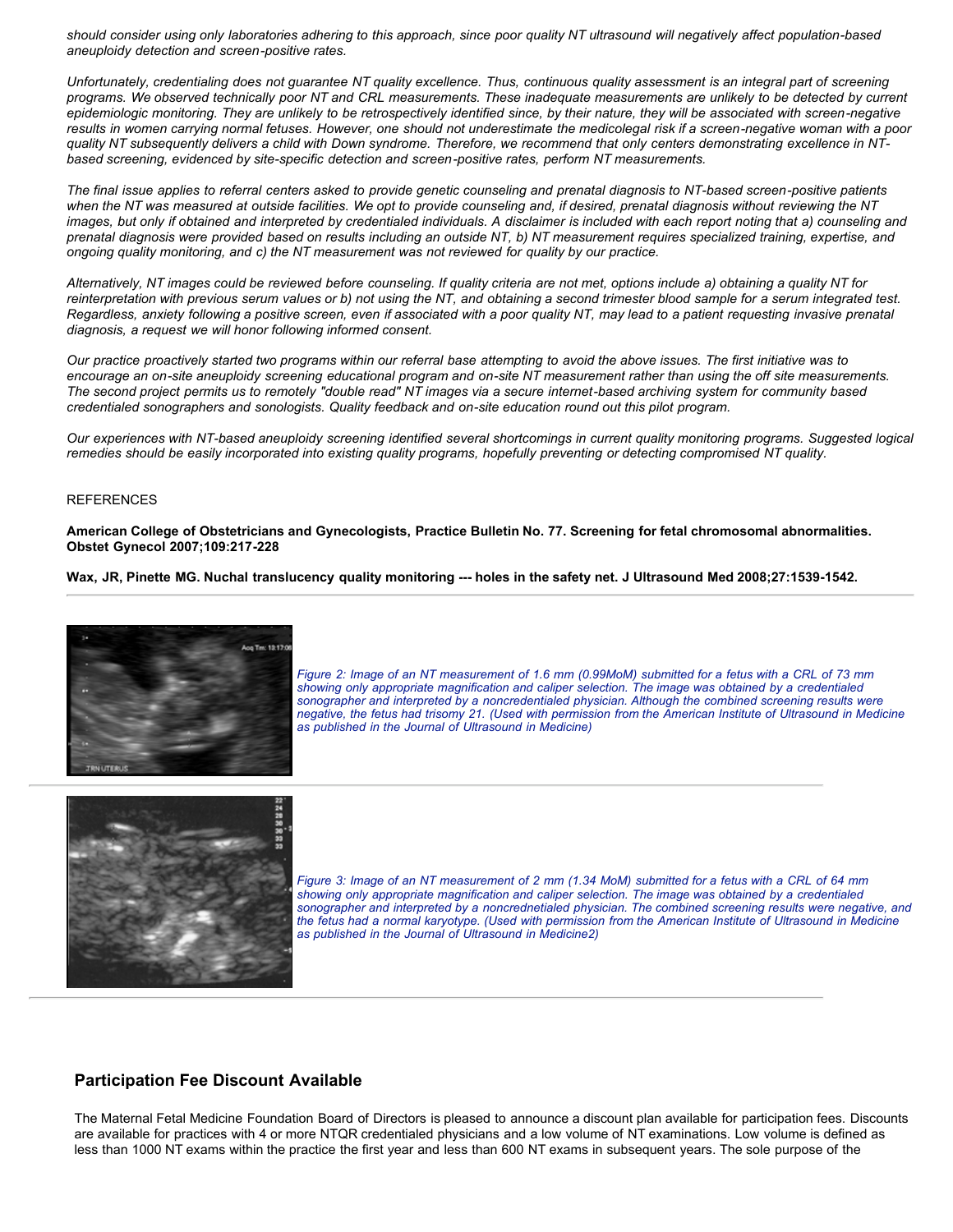participation fee is to cover data analysis and program expenses and these are tightly managed. NTQR does not want the annual fee to be an obstacle to credentialing. Please email **[ntqrsupport@ntqr.org](http://www.ntqr.org/)** for additional information and to apply for the discount.

### **Join NTQR and Get Credentialed**

**The Nuchal Translucency Quality Review Program (NTQR) is a United States based effort seeking to establish a NT quality control system and help formalize set standards. NTQR offers a unique opportunity to learn about the proper techniques and theories involved in obtaining accurate and reproducible NT measurements from the 11-14 week ultrasound scan and first trimester risk assessment for Down Syndrome, while also offering a method to evaluate and track provider proficiency though ongoing NT quality monitoring reports.** 

#### **Two ways to join NTQR and get credentialed!**

1. On Line

- 1. Go to **[www.ntqr.org](http://www.ntqr.org/)**
- 2. Register
- 3. On your computer, watch the same lectures given at NTQR's land-based courses. (This doesn't have to be done in one sitting)
- 4. Take the same on-line test as land-based course participants
- 5. Submit 10 slides for quality review
- 6. Get credentialed
- 2. Plan to attend one of these upcoming NTQR land-based courses:
	- 1. Register and attend a 2009 Planned Land-Based Courses (see below)
	- 2. Take the on line exam
	- 3. Submit 10 slides for quality review
	- 4. Get credentialed

#### **Society of Maternal Fetal Medicine 29th Annual Meeting The Pregnancy Meeting** Manchester Grand Hyatt San Diego, California January 26-31, 2009 **[http://www.smfm.org](http://www.smfm.org/) The Leading Edge in Diagnostic Ultrasound** Nuchal Translucency Education and Quality Monitoring Program Borgata Hotel Casino and Spa Atlantic City, New Jersey May 19-22, 2009 **<http://www.jefferson.edu/jurei> American College of Obstetricians and Gynecologists ACOG Annual Clinical Meeting**

Nuchal Translucency Credentialing Course Chicago, Illinois May 2-6, 2009 **<http://www.acog.org/acm>**

#### **32nd Annual Advanced Ultrasound Seminar** Walt Disney's World Contemporary Resort Orlando, Florida Feb 18 -21, 2009 **[http://www.wfubmc.edu/ultrasound](http://www./)**

#### **18th Annual Advanced Ultrasound Techniques in Obstetrics and Gynecology**  FireSky Resort and Spa

Scottsdale, Arizona November 5-7, 2009 **[contact barbara\\_shaw@pediatrix.com](http://www./)**

#### **NTQR Program Fast Facts Registrants by Quarter (February 9, 2005 - December 12, 2008)**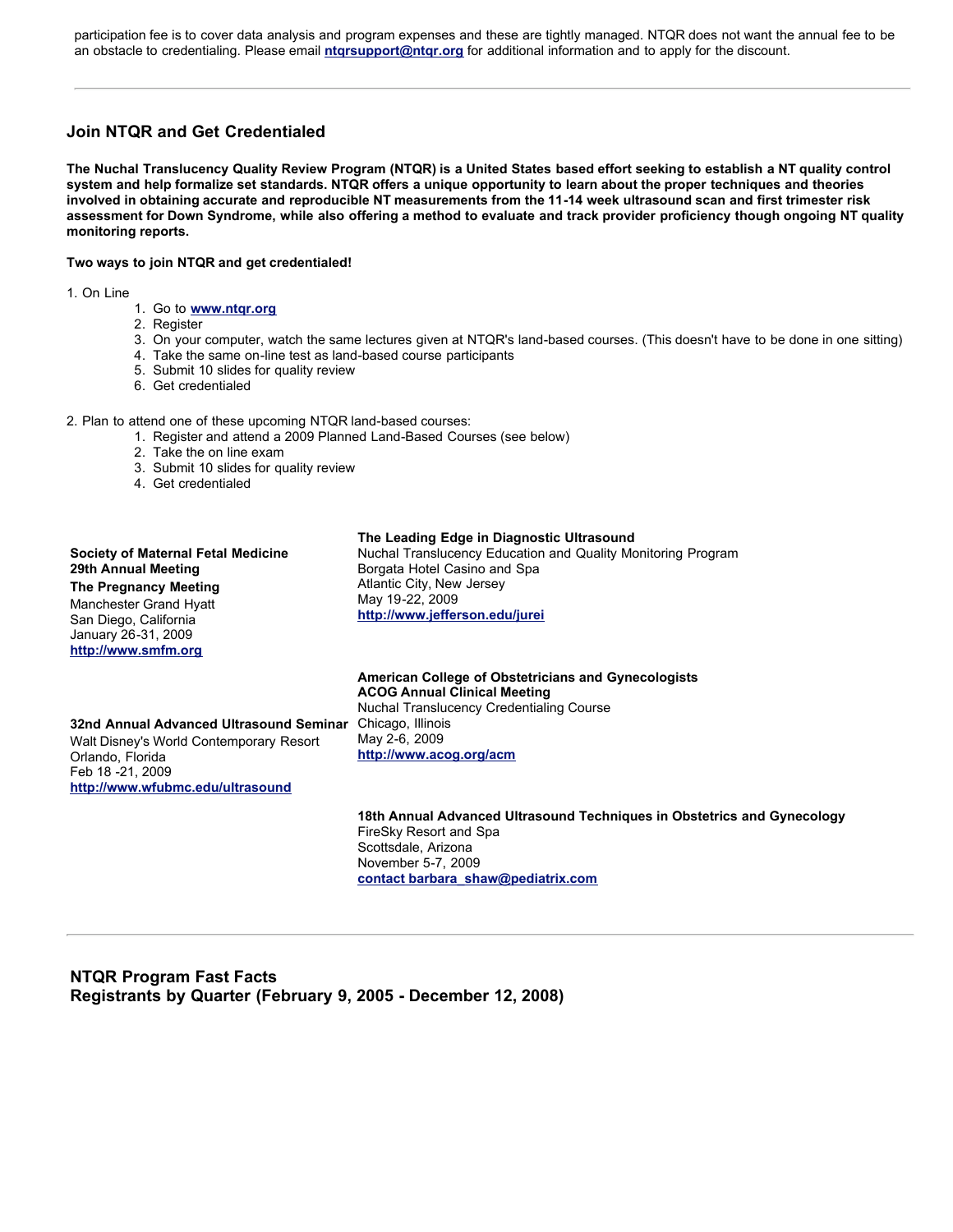Sonographer Physicians



#### **Program Statistics**

- 4,166 providers of NT measurements have registered with the Nuchal Translucency Quality Review Program
- 2,861 providers have been credentialed through NTQR
- Over 19,000 NT images have been reviewed by NTQR's Expert Reviewers
- Over 250,000 data sets have been provided by participants or by twelve laboratories who currently participate with the NTQR Program. These data sets were analyzed to produce three sets of epidemiologic reports in 2008. In Novmember 08 personalized reports were sent to over 1950 participants.
- To see a list of our partner laboratories, go to **[www.NTQR.org](http://www.NTQR.org/)**

## **Primary Clinical Role**